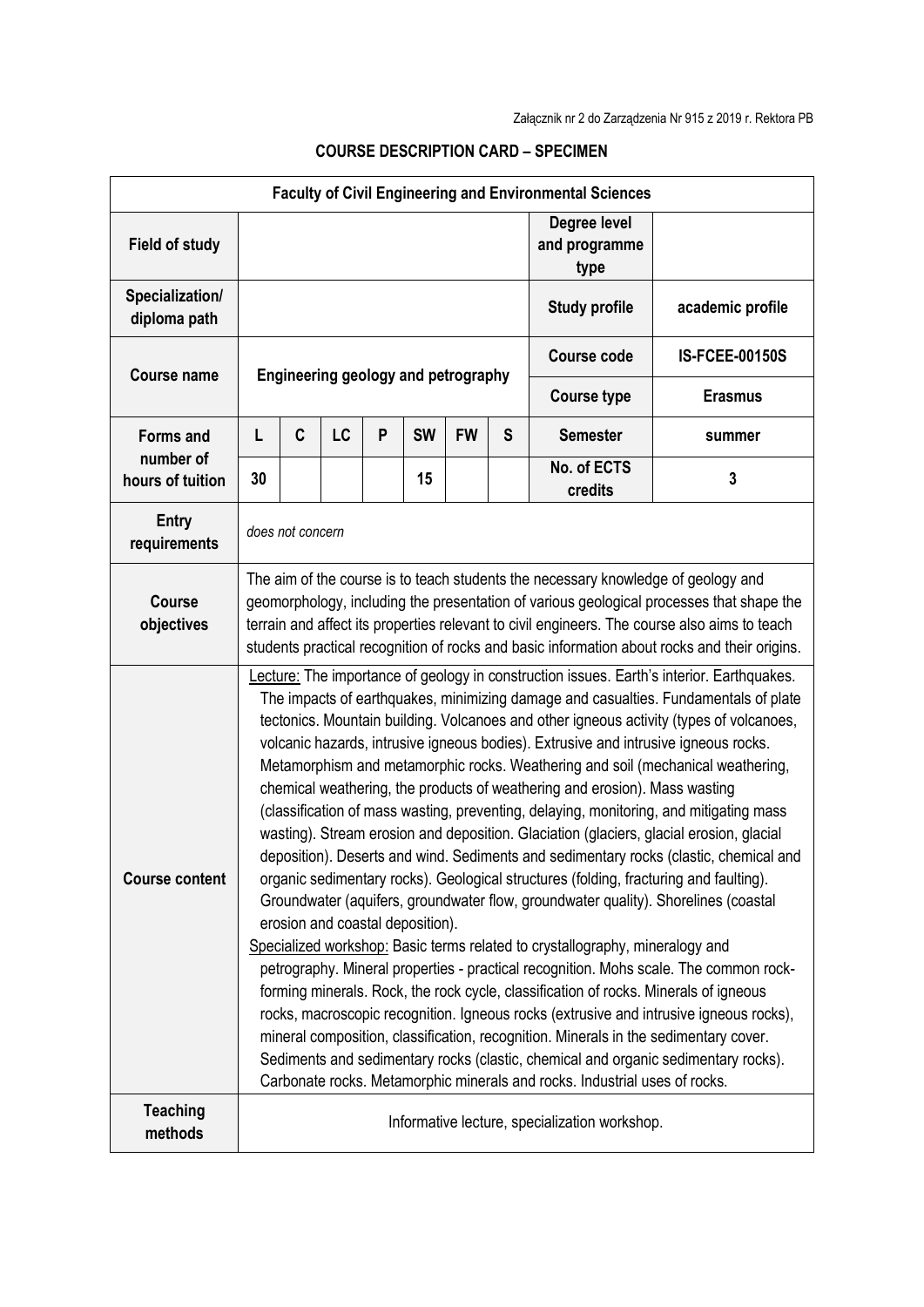| <b>Assessment</b>                | Lecture: final test                                                                                                                                                    |                                                            |                                             |  |  |  |
|----------------------------------|------------------------------------------------------------------------------------------------------------------------------------------------------------------------|------------------------------------------------------------|---------------------------------------------|--|--|--|
| method                           | Specialization workshop: written test (rock and mineral recognizing).                                                                                                  |                                                            |                                             |  |  |  |
| Symbol of                        |                                                                                                                                                                        |                                                            | Reference to the                            |  |  |  |
| learning<br>outcome              | <b>Learning outcomes</b>                                                                                                                                               |                                                            | learning outcomes<br>for the field of study |  |  |  |
| LO1                              | Student has knowledge of rocks and processes leading to rocks<br>transformation, knows their genesis.                                                                  |                                                            | K_B1_W01                                    |  |  |  |
| LO <sub>2</sub>                  | Student is able to describe the geological processes that<br>formed the area and which affect its properties.                                                          |                                                            | K_B1_W01,<br>K_B1_U01                       |  |  |  |
| LO <sub>3</sub>                  | Student is able to use his knowledge to better understand<br>issues of building materials, soil mechanics and foundation.                                              | K_B1_W01                                                   |                                             |  |  |  |
| <b>LO4</b>                       | Student is ready to find the relationship between geology and<br>engineering object.                                                                                   | K_B1_K01                                                   |                                             |  |  |  |
| LO <sub>5</sub>                  | Student can recognize rocks and minerals.                                                                                                                              | K B1 U01<br>K_B1_U05                                       |                                             |  |  |  |
| LO <sub>6</sub>                  | Student knows the basic terms in the field of stratigraphy and<br>lithology.                                                                                           | K_B1_W01                                                   |                                             |  |  |  |
| LO <sub>7</sub>                  | Student is ready to critically assess the knowledge, use expert<br>opinions and the need for continuous deepening of knowledge<br>in the field of engineering geology. | K_B1_U12<br>K_B1_K01<br>K_B1_K02<br>K_B1_K06               |                                             |  |  |  |
| Symbol of<br>learning<br>outcome | Methods of assessing the learning outcomes                                                                                                                             | Type of tuition during<br>which the outcome is<br>assessed |                                             |  |  |  |
| LO1                              | final test, written test                                                                                                                                               | L, SW                                                      |                                             |  |  |  |
| LO <sub>2</sub>                  | final test                                                                                                                                                             |                                                            |                                             |  |  |  |
| LO <sub>3</sub>                  | final test, written test                                                                                                                                               | L, SW                                                      |                                             |  |  |  |
| LO4                              | final test                                                                                                                                                             | L                                                          |                                             |  |  |  |
| LO <sub>5</sub>                  | written test                                                                                                                                                           | SW                                                         |                                             |  |  |  |
| LO <sub>6</sub>                  | final test                                                                                                                                                             | L                                                          |                                             |  |  |  |
| LO <sub>7</sub>                  | written test                                                                                                                                                           | <b>SW</b>                                                  |                                             |  |  |  |
|                                  | No. of hours                                                                                                                                                           |                                                            |                                             |  |  |  |
|                                  |                                                                                                                                                                        | 30                                                         |                                             |  |  |  |
|                                  | participation in lectures                                                                                                                                              |                                                            |                                             |  |  |  |
|                                  | participation in specialization workshop                                                                                                                               |                                                            | 15                                          |  |  |  |
|                                  | preparation for specialization workshop                                                                                                                                |                                                            | 15                                          |  |  |  |
| <b>Calculation</b>               | participation in consultations for specialization workshop                                                                                                             |                                                            | 5                                           |  |  |  |
|                                  | preparation for passing the lecture                                                                                                                                    |                                                            | 5                                           |  |  |  |
|                                  | preparation for passing the specialization workshop                                                                                                                    |                                                            | 5                                           |  |  |  |
|                                  | <b>TOTAL:</b>                                                                                                                                                          |                                                            | 75                                          |  |  |  |
|                                  | <b>Quantitative indicators</b>                                                                                                                                         | <b>HOURS</b>                                               | No. of<br><b>ECTS</b><br>credits            |  |  |  |
|                                  | Student workload - activities that require direct teacher participation                                                                                                | 50h                                                        | 2,0                                         |  |  |  |